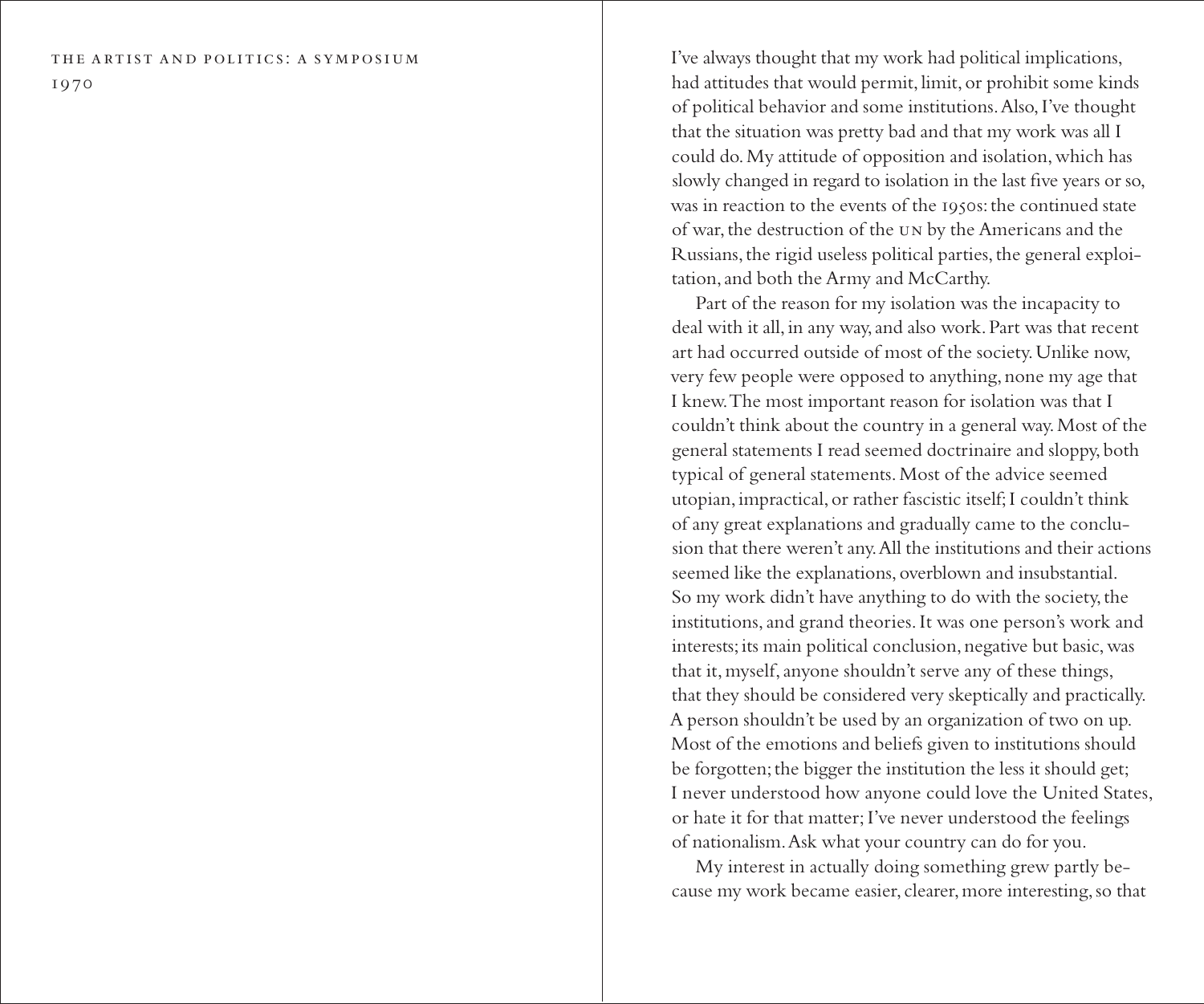I didn't feel I would be swamped by other interests; partly by the example of the civil rights movement, that things could change a little; by the Vietnam War, which presented a situation of either/or – I marched in the first Fifth Avenue parade and I hate group activities (Ad Reinhardt was the only artist I recognized); by the realization that politics, the organization of society, was something itself, that it had its own nature and could only be changed in its own way. Art may change things a little, but not much; I suspect one reason for the popularity of American art is that the museums and collectors didn't understand it enough to realize that it was against much in the society.

At any rate, I think everyone has to be involved in politics, in organizations that will defend their rights and obtain more, that will decide on what should happen in all public matters. If you don't act, someone else will decide everything. There isn't any way to get out or any place to go. Even when I wanted to be out, I didn't agree with the artists, scientists, professors, church members, businessmen, whoever, who thought that they and their activity shouldn't become involved in politics. The social organization by definition concerns everyone; it doesn't belong to experts; it doesn't have the specialization of most activities. Possibly the time will come when everyone will spend a day a week or more on public matters. It can be disagreeable but it's a necessity. Most people seem to think that their representatives are elected to think for them, decide things, rather than represent decisions. One represents thousands only as a practical matter of dealing with numbers. And there is no other way but some kind of representation. The main fact about the people of the United States is their docility, which results in part in their disinterest in using the representative scheme.

It sounds obvious, but isn't so in terms of what happens, that everyone is a citizen, an equal part of a social organization, a political, public entity, an individual in a group that is only a

sum of individuals. The citizen, individual, person has interests and rights. He's or she's not or shouldn't be an economic, military, or institutional entity. I think the main confusion of both the right and left is the confusion of politics, public action, with economics. On both sides the individual is turned into an economic being. It's incredibly stupid that a person's reason for being should be the production of cars, whether here or in Russia. The people in both places are educated to be useful persons, producers, and not citizens.

The structure enabling people to act as citizens is there but it's not being used. Other than the general docility and ignorance, the main reason for the failure of the scheme is that both parties, Republican and Democratic, are secondary organizations, in no way necessary or legal, established between federal, state, and local government and the people. The parties won't allow real representative government. If you don't know this from home, watch any convention, Stevenson and Eisenhower or Humphrey and Nixon. The easiest way to change the United States, and that's still very difficult, is for citizens to act as citizens and use representative government. If the people don't learn to be citizens, the slight improvements of a benevolent dictator don't matter. Nothing matters imposed on people. The lesson, the improvement, won't stick, won't count. So much for anyone who wants to start a civil war. If everyone acted as a citizen, many of the peripheral economic wrongs would be corrected. The major economic situation could then be studied as economics, as production, in a practical way. I don't think there's anything intrinsically wrong with either government or private ownership or with large institutions. The main thing is whether the large institution has to be large, whether it works. All economic institutions should be considered exactly as that, as producers and distributors, nothing more, certainly not as political entities. There's nothing mysterious and necessarily powerful about GM, GE, the Teamsters, Ford, or whoever. They're just